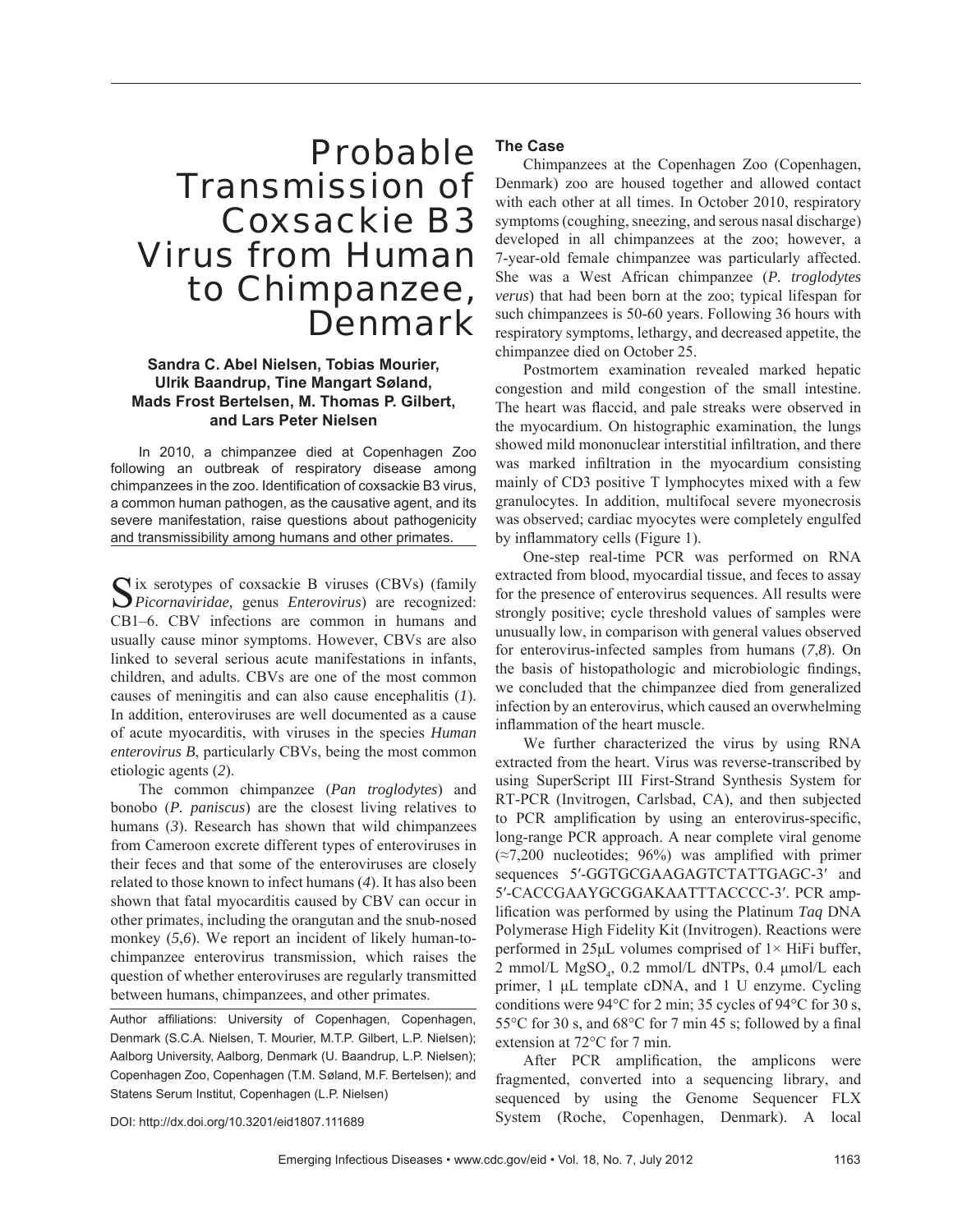## **DISPATCHES**



Figure 1. Postmortem tissue sections from chimpanzee with coxsackie virus B infection, Denmark. A) Myocardial section showing artifacts of freezing and a diffuse lymphocytic infiltration. Scale bar = 80 μm. B) Myocytic degeneration (arrows) is evident. Scale bar = 40 μm. (Hematoxylin and eosin stain.) C) CD3 marker reaction showing T lymphocytes. Scale bar = 40 μm.

database containing all virus sequences, except those for HIV, retrieved from the Viral Genomes database in GenBank (downloaded June 7, 2011; www.ncbi.nlm. nih.gov/genomes/GenomesHome.cgi?taxid=10239), was constructed, against which all sequence reads were compared by using BLASTn (http://blast.ncbi.nlm.nih.gov/ Blast.cgi). This comparison revealed 89,121 sequence reads with similarity to CB3 virus sequences (expectation value <10<sup>−</sup><sup>6</sup> ). Using a complete genome of a CB3 virus (strain PD, GenBank accession no. AF231765) as reference, we mapped all sequence reads with similarity to enteroviruses by using SMALT software (www.sanger.ac.uk/resources/ software/smalt). A consensus sequence constituting the reported CB3 virus was constructed from the mapped reads (GenBank accession no. JN979570). To assess the likelihood of the reported CB3 virus being of human origin,



Figure 2. Phylogenetic tree of coxsackie B viruses inferred by using neighbor-joining analysis. The tree was generated by using the Tamura-Nei distance model and 1,000 bootstrap replicates. Scale bar represents estimated phylogenetic divergence. Specific coxsackie B virus serotypes (CB1–6) and corresponding GenBank accession number are shown on the right. Poliovirus was included as an outgroup. Coxsackie virus B clade shown in **boldface**; the reported coxsackie B virus sequence is listed in red. CB, coxsackie B virus.

we performed phylogenetic analysis by using a neighborjoining method. The phylogeny was generated by using published full-genome CBV sequences; all CBV serotypes and the chimpanzee CB3 virus were represented (Figure 2). The phylogeny shows a topology in which the new CB3 virus is clustered within a clade containing human CB3 viruses. Thus, it is most likely that the CB3 virus that infected the female chimpanzee was of human origin rather than a novel type.

In addition, a similarity plot with the chimpanzee CB3 virus protein sequence and the CB3 reference strain protein sequence (GenBank accession no. AAA74400) was generated (data not shown). Overall, the plot showed >95% similarity between the 2 sequences; however, 83% similarity was shown in the 2A region of the sequences. Such a change in the 2A protein could theoretically contribute to altered pathogenicity of the CB3 virus, although whether this is the case would require additional analyses.

## **Conclusions**

A CB3 virus was detected at extremely high concentration in the heart muscle of a chimpanzee that died from myocarditis. Given the close similarity of the nearcomplete viral genome sequence to that of human CB3 viruses, the source of the virus was likely a human. Infection of the chimpanzee colony most likely occurred through close contact with an animal keeper or other zoo employee. Alternate explanations, such as transmission by contact between the chimpanzee colony and other zoo animals or zoo visitors, are unlikely because the chimpanzees had no contact with other animals, and they are separated from the public by a 4-m-high glass wall.

Within the *Enterovirus* genus, some enteroviruses that infect humans also infect animals (e.g., polioviruses can infect nonhuman primates and humans), and some primates can be infected with several other enterovirus types. CB5 virus was isolated from an infant chimpanzee with a fatal illness (*9*), and mice can be infected by several coxsackie viruses. Moreover, swine vesicular disease virus, which